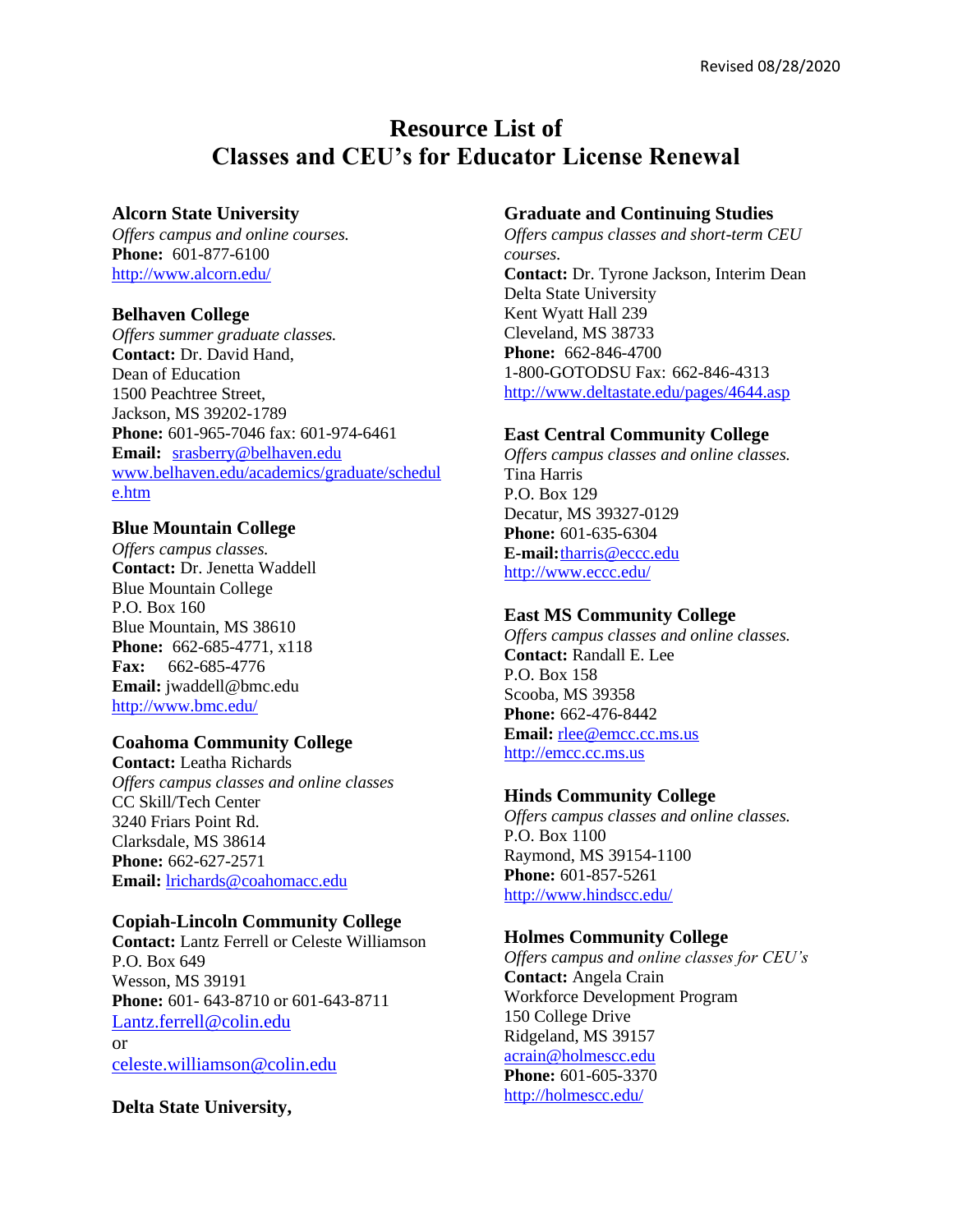# **Itawamba Community College, Continuing Ed. Dept.**

*Offers regular campus classes, campus CEU opportunities and internet CEU courses.* **Contact:** Becky Kelly 2176 South Eason Tupelo, MS 38804 **Phone:** 662-407-1500 **Fax:** 662-407-1502 **Email:** [rakelly@iic.cc.ms.us](mailto:rakelly@iic.cc.ms.us) <http://www.iccms.edu/> Click on "Workforce"

# **Jackson State University, School of**

**Lifelong Learning Contact:** Carolyn Mack 3825 Ridgewood Rd, Box 23 Jackson, MS 39211 **Phone:** 601-432-6302 **E-mail:**cmack@jsums.edu [http://www.jsums.edu](http://www.jsums.edu/)

# **Jones County Junior College**

900 South Court Street Ellisville, MS 39437 **Phone:** 601-477-4000 <http://www.jcjc.edu/>

# **Meridian Community College**

*Offers campus courses, online courses and CEU opportunities.* **Contact:** Laureta Chisolm Life Long Learning Coordinator, Continuing Education 910 Highway 19 North Meridian, MS 39207 **Phone:** 601-483-7445 **Fax:** 601-428-5803 [http://www.meridiancc.edu/programs/continui](http://www.meridiancc.edu/programs/continuing_education/) [ng\\_education/](http://www.meridiancc.edu/programs/continuing_education/)

# **Millsaps College**

*Offers campus classes.* Millsaps College 1701 North State Street Jackson, MS 39210 **Phone:** 601-974-1353 [http://www.millsaps.edu/academics/continuing\\_](http://www.millsaps.edu/academics/continuing_education.php) [education.php](http://www.millsaps.edu/academics/continuing_education.php)

#### **Mississippi College**

*Offers campus classes CEU's.* **CEU Contact:** Ken L. Gillam, Director Continuing Education Box 4031 Clinton, MS 39058 **Phone:** 601-925-3264 **Fax:** 601-925-3909 **E-mail:**[gillam@mc.edu](mailto:gillam@mc.edu) <http://www.mc.edu/offices/ce/>

#### **Mississippi Delta Community College**

*Offers campus classes and online classes.* P.O. Box 668 Moorhead, MS 38761 **Phone:** 662-246-6322 **Fax:** 662-246-6288 [admissions@msdelta.edu](mailto:admissions@msdelta.edu) [www.msdelta.edu](http://www.msdelta.edu/)

# **MS Council on Economic Education**

**Contact:** Selena Swartzfager President 1701 North State St. Jackson, MS 39210 **Phone:** 601-974-1325 fax: 601-974-1416 **Email:** [swartsc@millsaps.edu](mailto:swartsc@millsaps.edu) [www.mscee.org](http://www.mscee.org/)

#### **MS Gulf Coast Community College**

*Offers campus classes and online classes.* **Contact:** Deena N. Kuntz 10298 Express Dr. Gulfport, MS 39503 **Phone:** 228-897-4374 **Fax:** 228-897-4375 [http://www.mgccc.cc.ms.us](http://www.mgccc.cc.ms.us/)

#### **Mississippi Public Broadcasting**

Mississippi E-Learning for Educators 3825 Ridgewood Road Jackson, MS 39211 **Phone:** 601-432-6910 **Fax:** 601-432-6907 [elearning@mpbonline.org](mailto:elearning@mpbonline.org) [http://mpbonline.org/Education/educator\\_res](http://mpbonline.org/Education/educator_resources/technology/e_learning/) [ources/technology/e\\_learning/](http://mpbonline.org/Education/educator_resources/technology/e_learning/)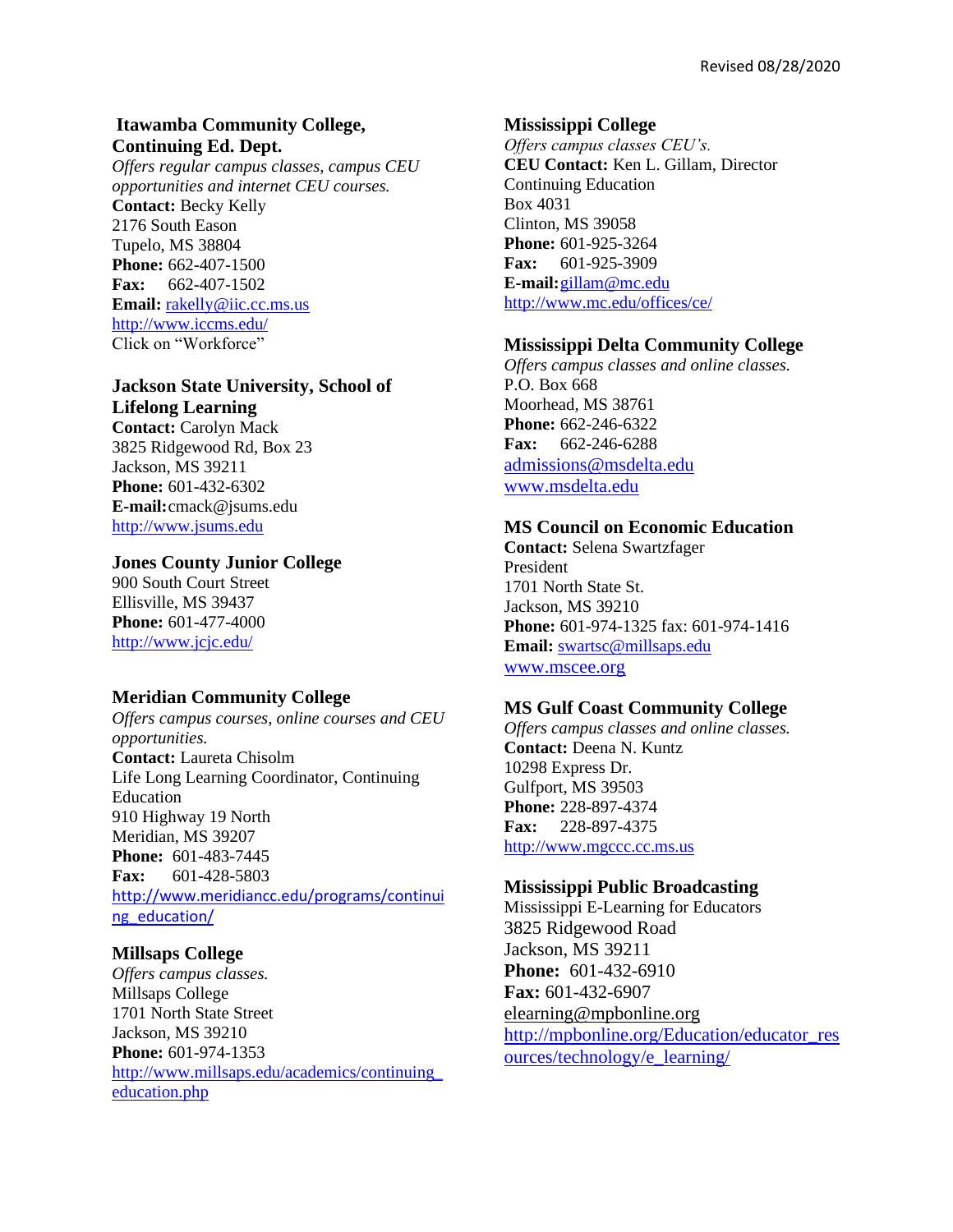# **Mississippi State University**

*Offers campus classes and CEU workshops.* **Contact:** Ashley Fremin Center for Continuing Education P.O. Box 7558 Mississippi State, MS 39762 **Phone:** 662-325-1457 **Fax:** 662-325-2702 **Webpage:** https://ce.msucares.com/ **Email:** [afremin@ext.msstate.edu](mailto:afremin@ext.msstate.edu)

# **MSU Research & Curriculum Unit**

*Offers F2F and Online Professional Learning.* **Contact:** Dr. Myra Pannell RCU P. O. Drawer DX MS State, MS 39762 **Phone:** 662-325-2510 **Fax:** 662-325-3296 <http://www.rcu.msstate.edu/Home.aspx>

# **Mississippi University for Women**

*Offers campus classes, distance learning and workshops.* **Contact:** April Barlow Outreach & Innovation 1100 College Street, MUW-1635 Columbus, MS 39701 **Phone:** 662-329-7288 **Fax:** 662-329-7242 <http://web3.muw.edu/outreach>

# **Mississippi Valley State University**

*Offers campus classes, online classes and workshops.* **Contact:** Dr. Kenneth Done Online Extended Education 14000 Highway 82 West Itta Bena, MS 38941 **Phone:** 662-254-3625 [http://www.teacherweb.com/MS/MVSU/IETP/n](http://www.teacherweb.com/MS/MVSU/IETP/newsflash8.aspx) [ewsflash8.aspx](http://www.teacherweb.com/MS/MVSU/IETP/newsflash8.aspx)

# **Northeast MS Community College**

*Offers campus classes and online classes.* **Contact:** Phyllis Colson Director, Continuing Education 101 Cunningham Blvd. Booneville, MS 38829 **Phone:** 662-720-7296 [http://www.nemcc.edu/continuing](http://www.nemcc.edu/continuing-education-2/)[education-2/](http://www.nemcc.edu/continuing-education-2/)

### **Northwest MS Community College**

*Offers campus classes and one-week computer courses.* **Contact:** Amy Stewart **Phone:** 662-562-3304 **Fax:** 662-562-3295 **Email:** [astewart@northwestms.edu](mailto:astewart@northwestms.edu) <http://www.northwestms.edu/web/>

# **Pearl River Community College**

**Contact:** Dr. Martha Smith **Phone:** 601-403-1269 **Email:** [gneneraleducation@prcc.edu](mailto:gneneraleducation@prcc.edu) <http://www.nemcc.edu/continuing-education-2/>

# **Rust College**

*Offers campus classes.* 150 Rust Ave. Holly Springs, MS 38635 **Phone:** 662.252.8000 **Fax:** 662-252-6107

# **Southern Miss Regional Services Center**

*Offers CEU opportunities at locations in central and southern Mississippi.* **Contact:** Irene Dearman 118 College Drive #5156 Hattiesburg, MS 39406-0001 **Phone:** 601.266.6778 **Fax:** 601.266.6766 **Email:** [frances.dearman@usm.edu](mailto:frances.dearman@usm.edu) <http://s-resa.org/>

#### **Summer and Regular Semester Classes**

**Contact:** Dr. Tom Williams, Chair Department of Teacher Education and Leadership P.O. Box 4009 Mississippi College Clinton, MS 39058 **Phone:** 601-925-3844 **Email:** [twilliam@mc.edu](mailto:twilliam@mc.edu)

### **Southwest MS Community College**

*Offers campus classes.* 2000 College Dr. Summit, MS 39666 **Phone:** 601-276-2019 [http://www.smcc.cc.ms.us](http://www.smcc.cc.ms.us/)